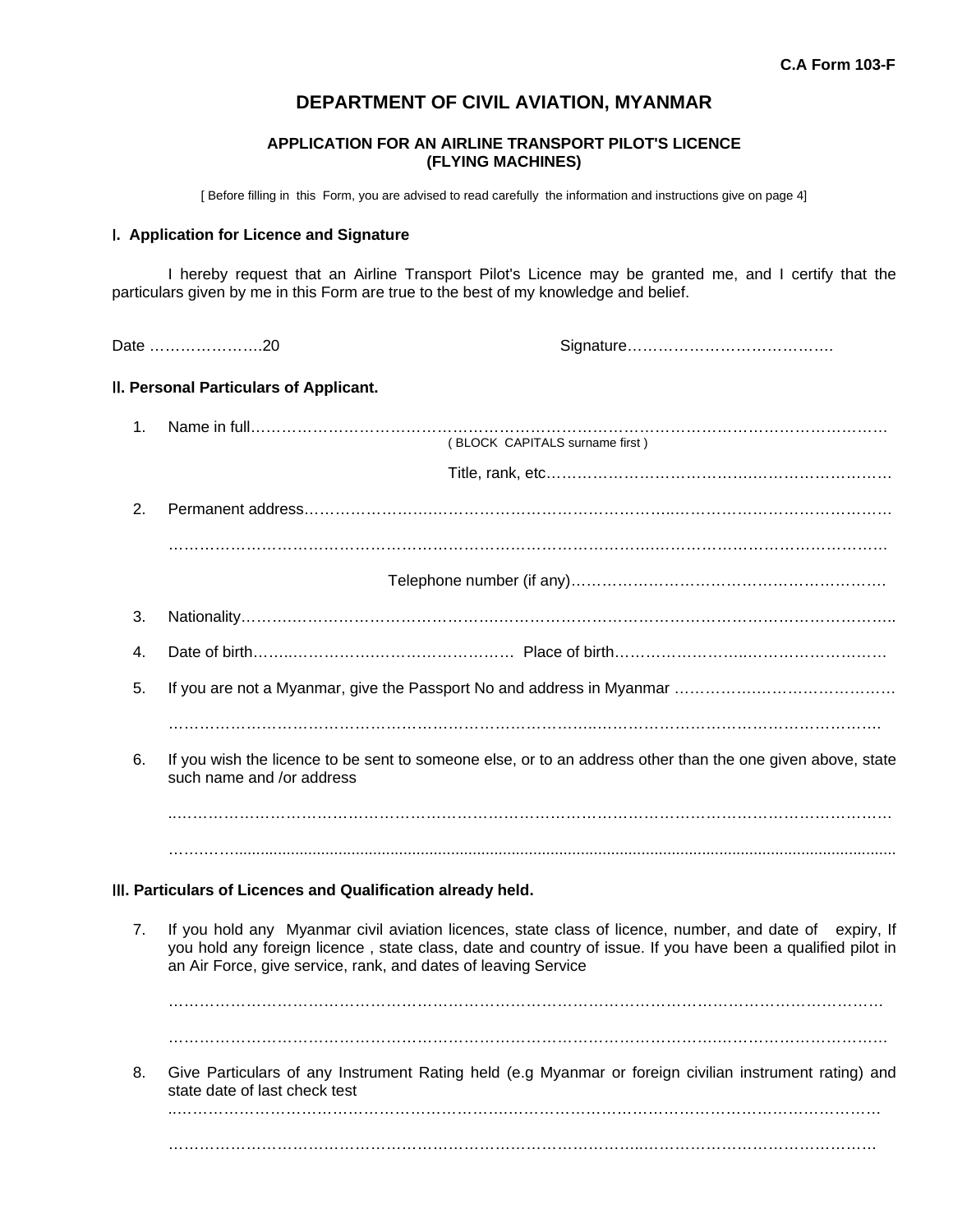Your personal flying logbooks MUST be submitted with this application, and entries relating to cross country flying should be marked in pencil in the margin.

- 9. Total experience as pilot-
	- (i) pilot in charge
	- (ii) as pilot undergoing dual instruction.
	- (iii) as second pilot (divided this by two)

**TOTAL**

| Hours<br>claimed | Qualifying<br>minima | <b>OFFICIAL</b><br><b>USE ONLY</b> |
|------------------|----------------------|------------------------------------|
|                  | 250                  |                                    |
|                  |                      |                                    |
|                  |                      |                                    |
|                  | 1,500                |                                    |

- 10. Cross-country flying-
	- (i) as pilot-in-charge by day
	- (ii) as pilot-in-charge by night
	- (iii) as second pilot (divided this by two)

**TOTAL** 

| 100 |  |
|-----|--|
| 25  |  |
|     |  |
| 200 |  |

Τ

Τ

- 11. Night flying-
	- (i) as pilot

|  | $\overline{100}$<br>$\sim$ |  |
|--|----------------------------|--|
|--|----------------------------|--|

- 12. Instrument flying-
	- (i) in the air.
	- (ii) in a synthetic trainer(e.g, a Link)

**TOTAL** 

| 50 |  |
|----|--|
|    |  |
| 75 |  |

13. Recent flying-

As pilot-in-charge during the Preceding 90 days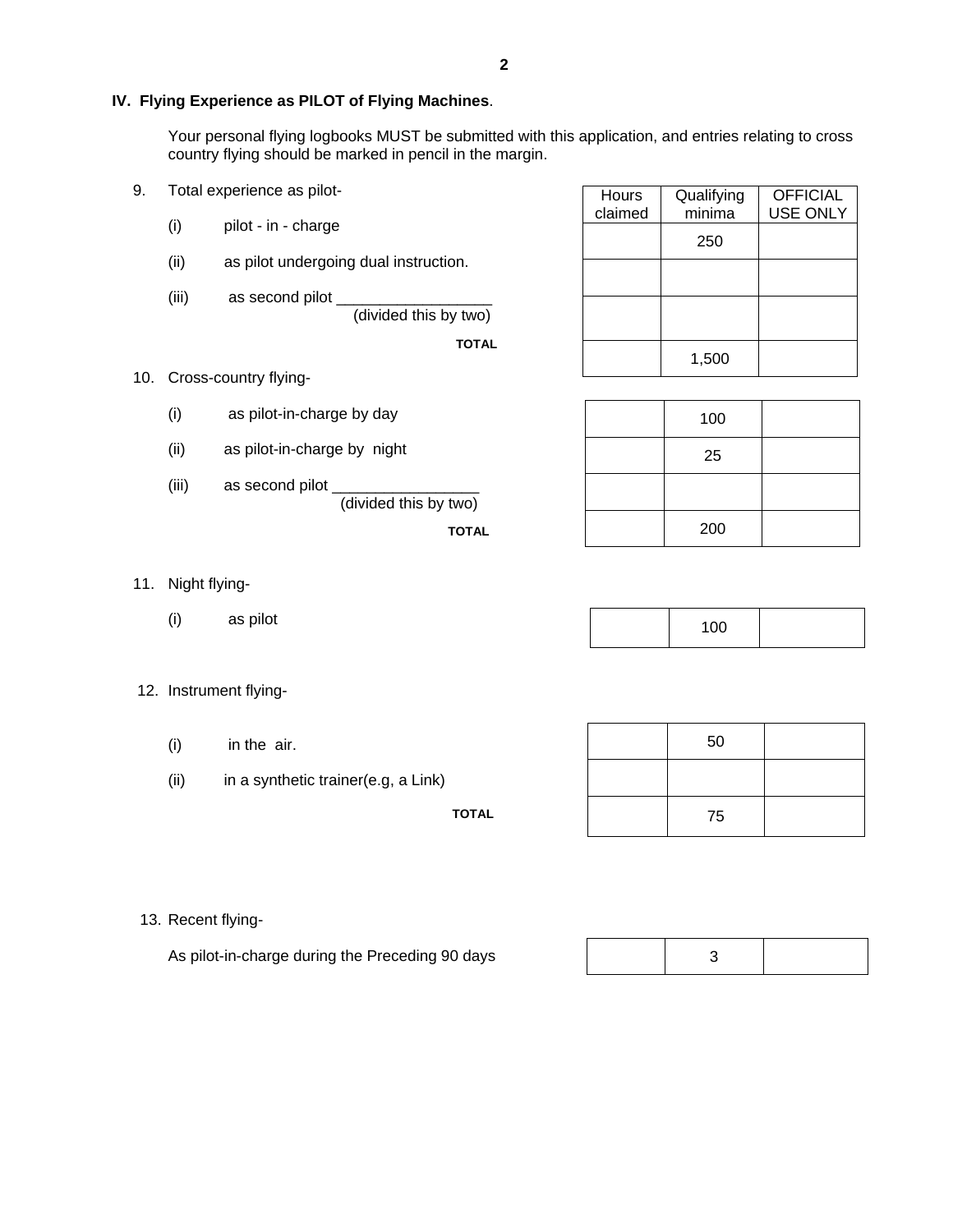#### **V. Type Ratings Required on the New Licence.**

 If you already hold a Commercial Pilot's Licence, any type ratings which contains in P I may be carried over into the licence without test or examination, provided you have recent flying experience on each such type, For this particular purpose, "recent flying experience "will be interpreted as one flight as pilot-in-charge on the type during the past 90 days. Any type ratings in P II may be carried over into the new licence without further requirement.

 Otherwise a type can only be included in the aircraft rating of the licence if you have passed the necessary technical examination, conducted by the Department, and have passed the appropriate flying tests, certified on C.A. Form 103B for a type to be included in appropriate Part.

 The following particulars should be given regarding the types which you desire to have included in the Aircraft Rating of the new licence:-

| Types to be included | Date of most recent<br>flight | Do you Claim it in<br>P I or P I I? | <b>OFFICIAL USE</b><br><b>ONLY</b> |
|----------------------|-------------------------------|-------------------------------------|------------------------------------|
|                      |                               |                                     |                                    |
|                      |                               |                                     |                                    |
|                      |                               |                                     |                                    |
|                      |                               |                                     |                                    |
|                      |                               |                                     |                                    |
|                      |                               |                                     |                                    |
|                      |                               |                                     |                                    |
|                      |                               |                                     |                                    |
|                      |                               |                                     |                                    |
|                      |                               |                                     |                                    |

(This space is for official use only)